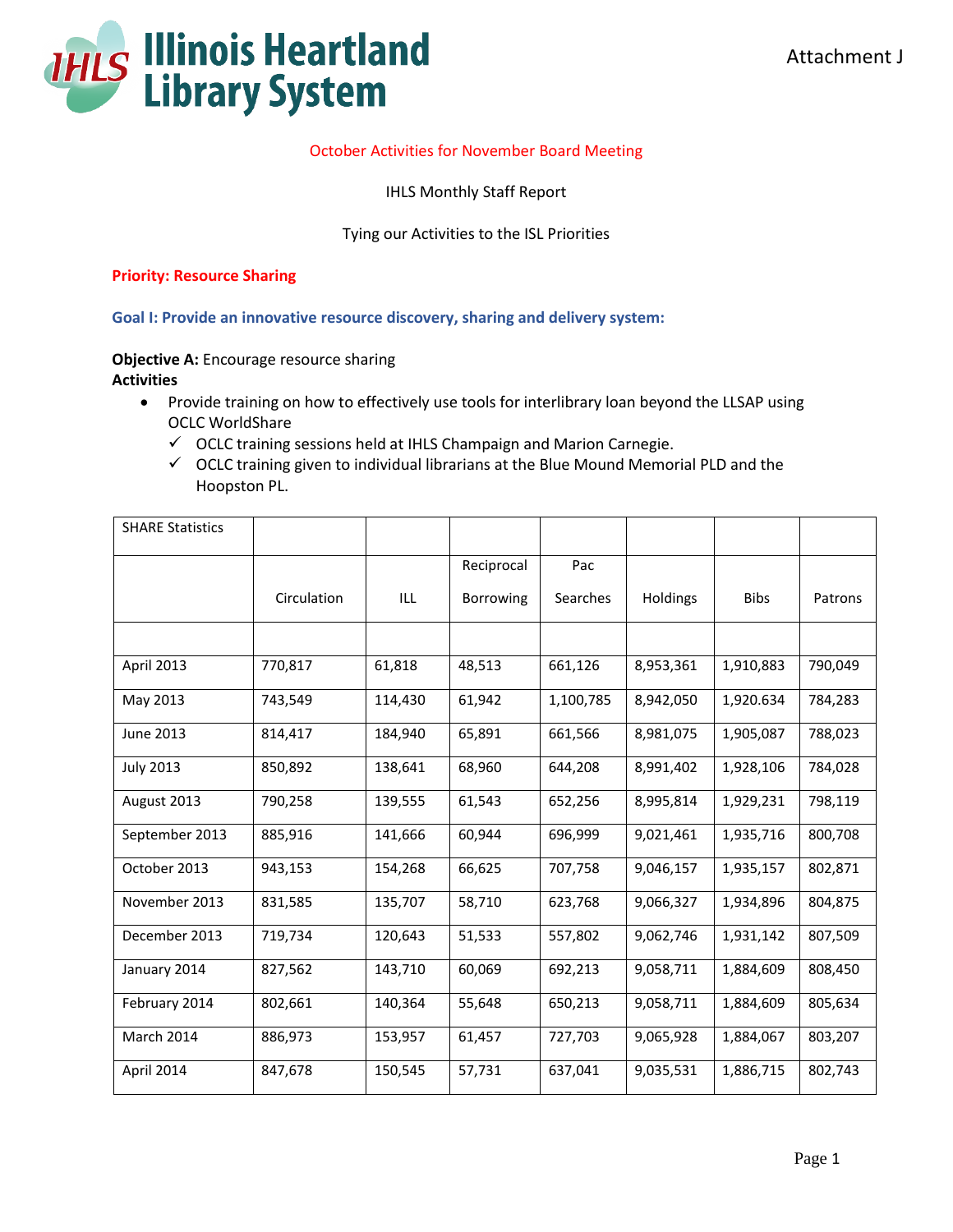

| <b>SHARE Statistics</b> |             |         |            |          |                 |             |         |
|-------------------------|-------------|---------|------------|----------|-----------------|-------------|---------|
|                         |             |         | Reciprocal | Pac      |                 |             |         |
|                         | Circulation | ILL     | Borrowing  | Searches | <b>Holdings</b> | <b>Bibs</b> | Patrons |
| May 2014                | 736,091     | 129,779 | 58,784     | 651,784  | 9,027,758       | 1,886,611   | 802,743 |
| June 2014               | 822,888     | 125,101 | 65,477     | 788,302  | 9,003,233       | 1,883,498   | 797,887 |
| September 2014          | 905,510     | 154,053 | 55,538     | 742,432  | 8,995,198       | 1,872,863   | 810,038 |
| October 2014            | 919,651     | 163,798 | 55,769     | 879,563  | 9,009,041       | 1,828,813   | 811,636 |

**Objective B:** Provide a framework for members to participate in a state-of the-art integrated library system.

## **Activities**

- 1. Continue the evaluation of current LLSAP policies and the development of uniform policies for SHARE with the SHARE Executive Committee. Analyze trends in data and in the library marketplace to determine opportunities for changes and enhancements of LLSAP Services.
	- $\checkmark$  SHARE Bibliographic and Cataloging Standards Committee continues to meet monthly to review and update cataloging policies.
- 2. Continue participation in the Statewide E-Books Grant opportunity.
	- $\checkmark$  At the end of October, 146 library agencies are participating in the 3M Cloud Library shared collection.
	- $\checkmark$  In the month of October, 8,417 items within the 3M Cloud Library were circulated.
	- $\checkmark$  The eBook Trainer/Coordinator assisted in moderating a panel on eBooks at the ILA Conference October 15, 2014.
	- $\checkmark$  Beta testing of the new scoping functionality for participating schools in the 3M Cloud Library continued during this month with implementation to start in November.
- 3. Employ a variety of instructional methods to allow SHARE members to work effectively and efficiently with the ILS, and other shared databases.
	- $\checkmark$  SHARE staff conducted 14 learning opportunities during October
	- $\checkmark$  SHARE staff assisted in development and provision of the first IHLS Member Day
- 4. Continue to support the SHARE Helpdesk to track concerns and technical issues with the Polaris software.
	- $\checkmark$  IT and all SHARE staff continue to use the helpdesk software to track and close trouble tickets.
	- $\checkmark$  To date in 2014 5,839 tickets have been worked on.
- 5. Continue to offer SHARE member libraries special IHLS SHARE group purchase prices for common third-party database products (e.g. Gale, Ebsco, Library Ideas, World Book). Available products and pricing information will be funneled through SHARE staff to all SHARE members. Ordering and invoicing will be coordinated by SHARE staff, thereby providing an incentive to vendors. A \$40.00 handling fee per database is assessed for cost recovery.
	- $\checkmark$  currently have agreements with 12 vendors;
	- $\checkmark$  139 libraries have purchased 183 databases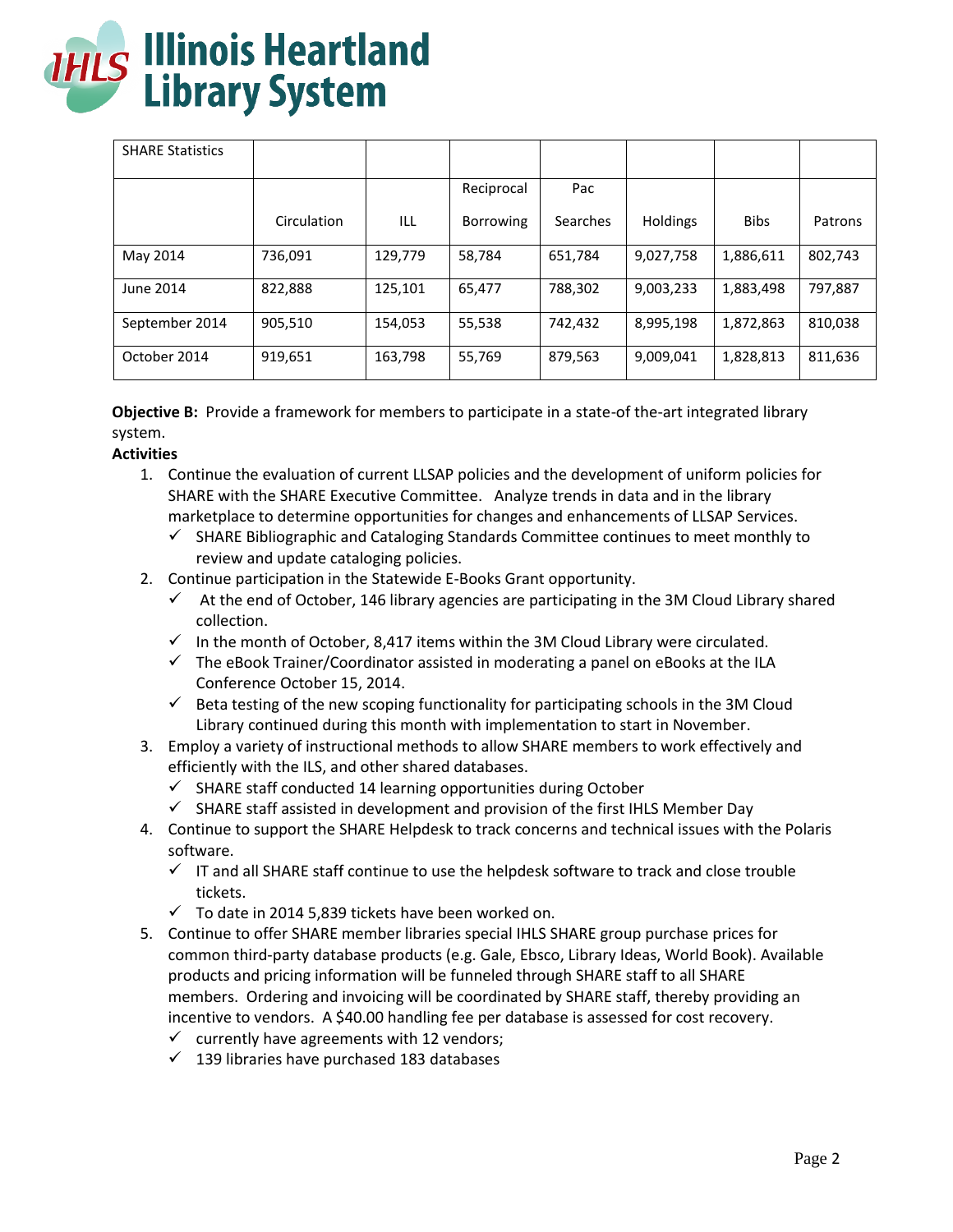

- 6. Continue the development and enhancement of the SHARE website to meet the informational and training needs of the IHLS libraries. Provide software and technical support for members of the LLSAP.
	- $\checkmark$  IT and SHARE staff continue to update the SHARE website with relevant information.

**Objective C:** Ensure the integrity of bibliographic records. **Activities**

- 1. Maintain the requirement that all bibliographic records (with the exception of equipment, on order and E-book) must be OCLC derived records and have an OCLC control number to ensure database standards and mitigate duplicate records.
	- $\checkmark$  SHARE staff corrected 846 bibliographic records and merged over 735 bib records in October.
	- $\checkmark$  Reviewed files from the OCLC Retrospective Conversion (i.e. Retrocon) of Adds and Deletes.
- 2. Support a Cataloging Center operation for SHARE Full members for copy and original cataloging of MARC bibliographic records and the creation of local authority records to enhance recovery. Service options are Cataloging Library (Full member meets continuing education requirements for cataloging staff and performs own cataloging); Barcoding A Library (Full member sends all new materials to Center for copy and original cataloging and assessed fee based on percentage of library's materials budget); Barcoding B Library (full member sends new materials as needed for original cataloging and assessed fee of \$10 per item cataloged). Any item that meets the Cataloging Maintenance Center's (CMC) eligible collections criteria for free cataloging is passed on to the CMC.
	- $\checkmark$  SHARE staff cataloged 1577 items in October for SHARE member libraries. 4226 items have been cataloged in this fiscal year.
	- $\checkmark$  Cataloged 79 items for new libraries joining SHARE, for total of 769 retrocon items cataloged this fiscal year.
	- $\checkmark$  CMC staff cataloged 45 items for Illinois Libraries this month, for total of 213 items cataloged for the fiscal year.
- 3. Provide appropriate training for cataloging.
	- $\checkmark$  Provided 2 Cataloging workdays in October.for member libraries.
	- $\checkmark$  Provided 2 Serials training Classes in October.
	- $\checkmark$  Provided Searching and Matching Classes and Barcoding in Polaris training in October.
	- $\checkmark$  Provided Cataloging Training Session via Adobe Connect in October and posted the recording on the SHARE website.

**Objective D**: Operate Cataloging Maintenance Centers on behalf of libraries in Illinois. **Activities**

- 1. Fulfill NACO (Name Authority Cooperative Program of the PCC) obligation by creating a minimum of 100 name or uniform title authority records per year.
	- $\checkmark$  13 NACO name authority files have been added this month.
- 2. Continue support of LLSAP database cleanup efforts in LLSAP.
	- $\checkmark$  Evaluated files from PrairieCAT and SHARE.
- 3. Cooperate with Illinois State Library staff to identify statewide cataloging needs and develop strategies to meet them, prioritizing statewide initiatives that require cataloging expertise to ensure statewide access and resource sharing assistance with projects as agreed upon.
	- $\checkmark$  Attended meetings on Contentdm and Copyright for the State Digitization grant.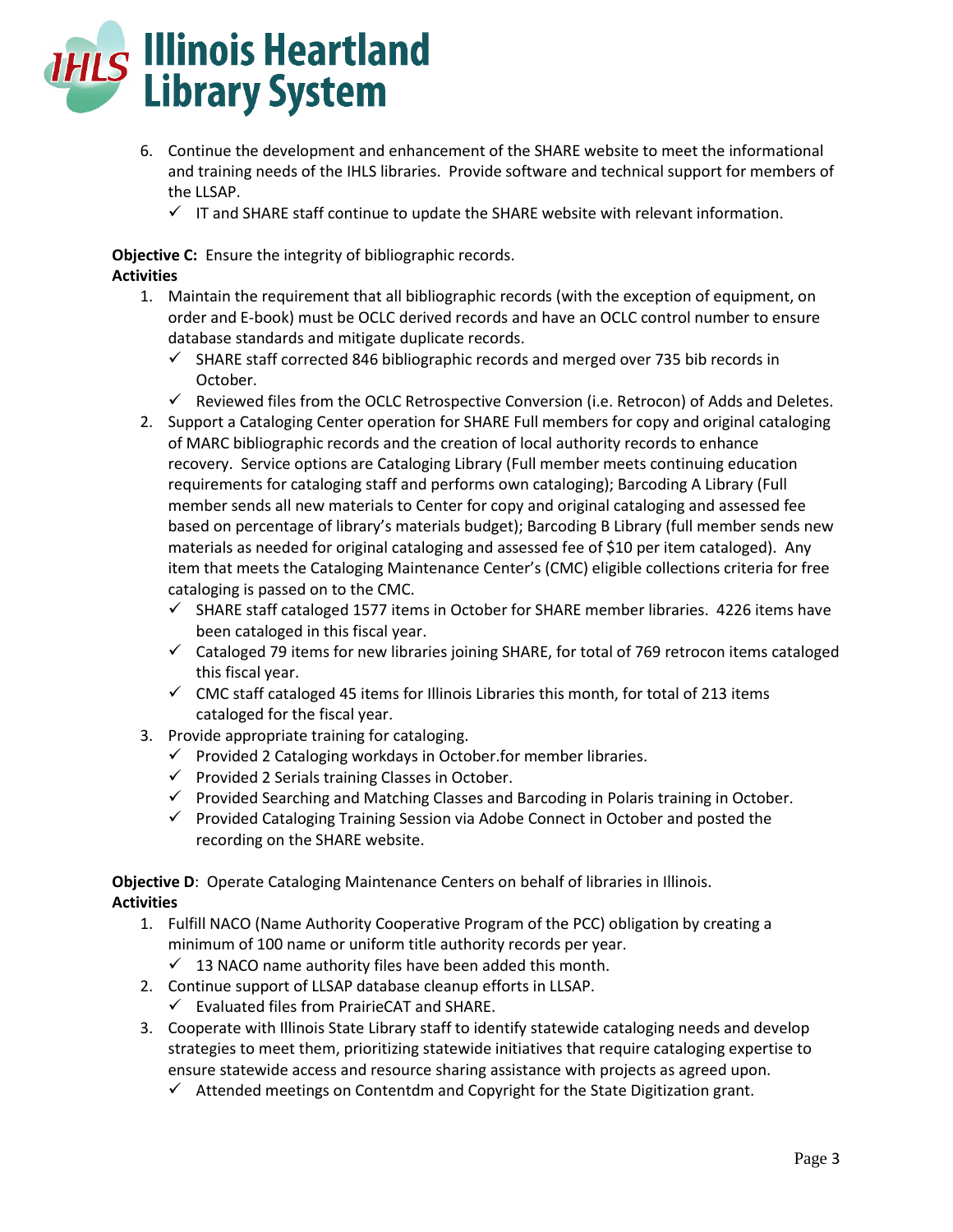

**Goal II: Provide a sustainable delivery system that provides the best service possible for Illinois libraries and their users.**

**Objective A**: Ensure that IHLS delivery of library materials is accurate, timely, and meets member library needs.

#### **Activities**

- 1. Working in concert with ISL, RAILS and CARLI, continue the implementation of recommendations from the Delivery Advisory Committee.
	- In process of identifying 6 libraries from each hub to be part of the testing of the new delivery customer service software.
	- $\checkmark$  In process of identifying potential community concept members (libraries that partner together for one drop point in a community, currently called CATS).
- 2. Conduct quarterly counts of library materials and continue to refine the counting methodology.
	- $\checkmark$  November 17 21 is Count Week, we are hopeful that by the next Count Week in February we will be able to use the SHARE software (Polaris) to run the counts for SHARE members.
- 3. Sort materials daily to ensure all materials are distributed during the next scheduled delivery.
	- $\checkmark$  By January 1, we will have a new sorting process in Du Quoin that is the same process that is being used in Champaign and Edwardsville.
- 4. Working in concert with ISL, RAILS, and CARLI, collect relevant delivery statistics and use them to improve and promote the service.
	- $\checkmark$  We have now come to an agreement about how the numbers are to be collected through RAILS and IHLS so apples to apples will be used.
- 5. Evaluate the average turn-around time that an item is in the IHLS delivery system and adjust as necessary, with the goal of reducing the time it takes for library patrons to receive requested library materials.
	- $\checkmark$  Have seen a quicker turnaround time in the Du Quoin hub after moving several libraries from the Edwardsville hub and the Champaign hub to their area. They now have more 5 day a week libraries to pull from for their area libraries eliminating the need for items to go out on the ILDS route; adding time to delivery.
- 6. Evaluate the current delivery routes and adjust as needed to improve delivery efficiency using the fleet management system.
	- $\checkmark$  Champaign routes have been changed. Edwardsville is in the process of evaluating the routes. Du Quoin will evaluate after the change in the sorting area is done.

| October 2014   | Delivery picked up<br>/delivered | <b>ILDS Delivery</b><br>Items to Hub | <b>ILDS Delivery</b><br><b>Items from Hub</b> |
|----------------|----------------------------------|--------------------------------------|-----------------------------------------------|
| Champaign      | 220360                           | 33775                                | 32730                                         |
| <b>DuQuoin</b> | 99181                            | 22473                                | 24293                                         |
| Edwardsville   | 197902                           | 34383                                | 33513                                         |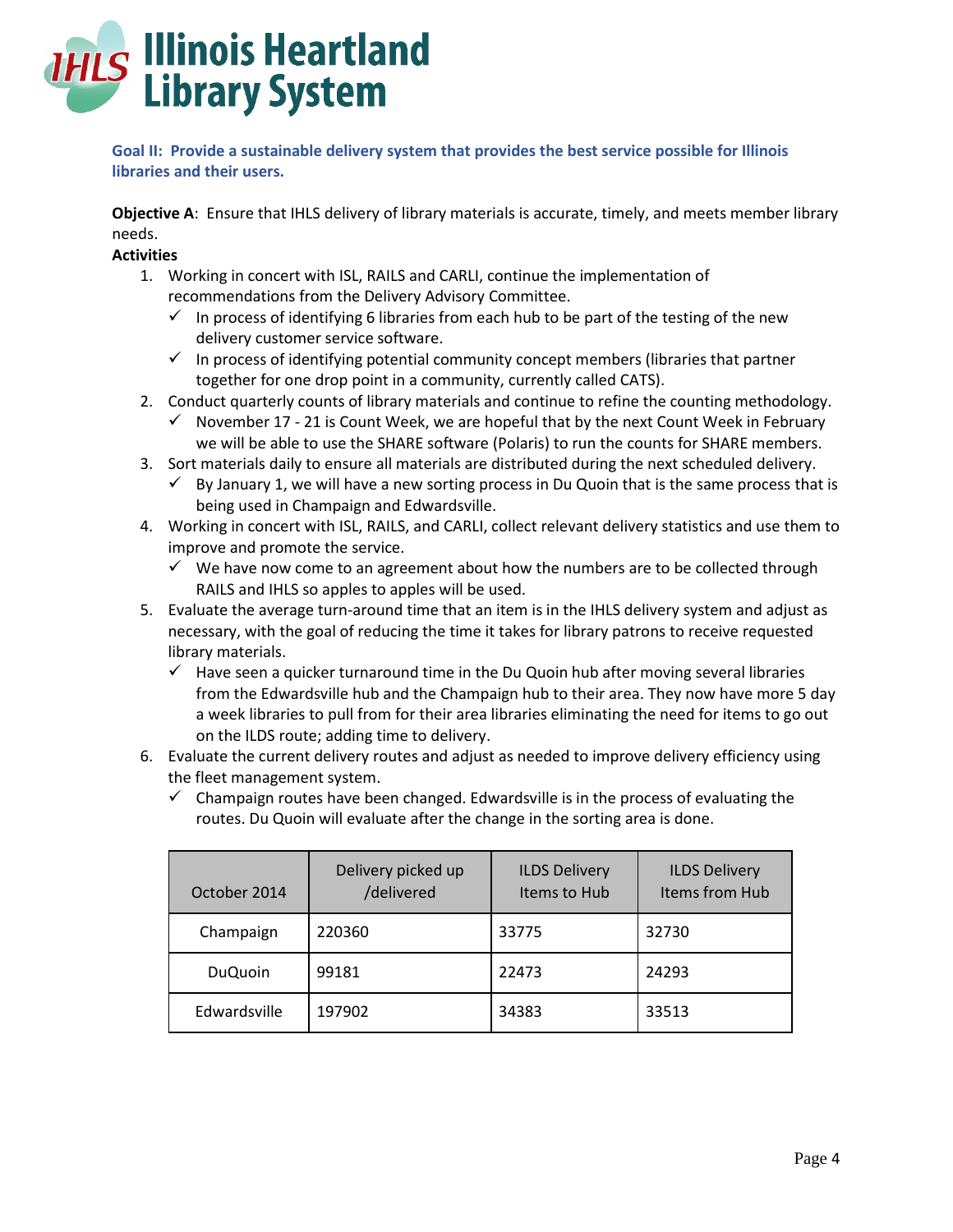

**Objective B:** Leverage existing delivery resources. **Activities**

- 1. Optimize sorting processes.
	- $\checkmark$  Du Quoin will by January 1, have reorganized their sorting area for optimal efficiency
- 2. Follow the delivery replacement schedule in which fleet vehicles are replaced when mileage exceeds 200,000 miles.
	- $\checkmark$  Received 5 new vans as replacement vehicles.
- 3. Develop and implement improved hiring practices and training for courier drivers and sorters that will include best practices in customer service, driving safely, ergonomics, and the handling of library materials.
	- $\checkmark$  In process of developing a standard of service for drivers that will be the same throughout all the hubs.

## **Priority: Illinois Machine Sublending Agency**

**Goal: Provide good customer service and well maintained machines to patrons of the Talking Books Program.**

**Objective:** Support the statewide machine lending program located in DuQuoin. **Activities**

- 1. Contract with the Illinois State Library to manage statewide services.
	- $\checkmark$  Required monthly reports were submitted to NLS.
- 2. Serve all persons eligible for service within the state of Illinois as stipulated in the agreement with NLS.

|                | C <sub>1</sub> s Sent | <b>DS1s Sent</b> | <b>DA1s Sent</b> | <b>BARD Inquiries</b><br><b>Responded To</b> |
|----------------|-----------------------|------------------|------------------|----------------------------------------------|
| August 2014    | 9                     | 173              | 94               | 13                                           |
| September 2014 | 22                    | 154              | 134              | 15                                           |
| October 2014   | 23                    | 121              | 177              | 10                                           |

- 3. Participate in the planning, coordination and evaluation of Illinois Talking Book Service, and ensure appropriate provision of services by staying informed of current procedures and trends related to Talking Books, the National Library Services/Library of Congress and librarianship in general.
	- $\checkmark$  October 9th Participated in KLAS Conference Programming Committee.
	- $\checkmark$  October 14th Accepted the Alexandder J. Skzypek Award in Springfield on behalf of AT&T Pioneer Volunteer, Don Daum, in Springfield.
	- $\checkmark$  Ocober 14th Phone conference call for Midlands Conference Programming Committee.
	- $\checkmark$  October 17th Attempted to get financial information from IHLS Accounting for the Planning Committee of the Parents of Children with Vision Loss Conference.
	- October 22nd Participated in Outreach event at Southeastern Illinois College.
	- $\checkmark$  October 26th Participated as a vendor IHLS Member Day.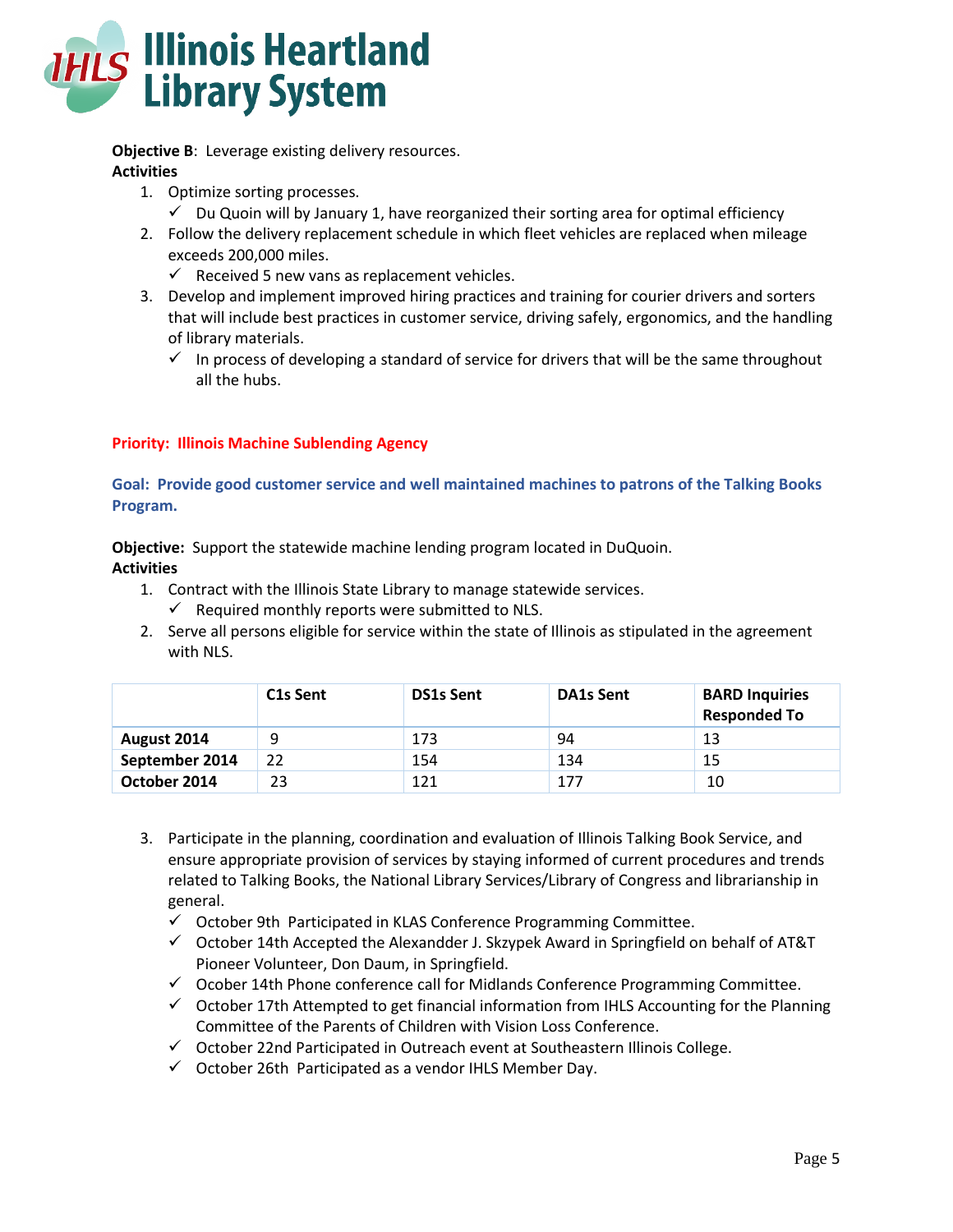

- 4. Ensure the efficient and successful provision of service in accordance with the Revised Standards and Guidelines.
	- $\checkmark$  Filled all requests for machines and equipment within 2 business days of receipt.
	- $\checkmark$  Responded to all BARD inquiries in a timely manner.

**Priority: Provide timely and pertinent information to member libraries**

**Goal: Effective and efficient communications with member libraries and partners.**

**Objective A**: Provide various mechanisms to ensure good communications with member libraries and partners.

## **Activities**

- 1. Conduct visits to 20% of our more than 550 agencies. This goal would give IHLS staff the opportunity to arrange approximately 110 on-site visits. A particular area of focus would be those library agencies who have recently seen a change in leadership. Another target audience would be those libraries facing any challenges that might impact their membership status and their ability to receive system services. Also in consideration would be conversations with library boards or other administrative bodies who might request specific information from IHLS. School staffing has shifted dramatically in the last several years and working to ensure that population is informed about system services and membership criteria would have a broadbased impact. When appropriate, system staff will also be available to meet with special interest groups for the purpose of discussing membership criteria and system services.
	- $\checkmark$  On October 27, 2014 site visits were conducted at Valmeyer Public Library, Freeburg High School and Freeburg Public Library.
- 2. Develop and organize internal tools that can be made available for staff meeting with membership. These would include information for new directors, system brochures, Talking Books information, etc.
	- $\checkmark$  A folder for new library directors is currently being developed and used by staff members making site visits.

## **Priority: Administrative Activities**

#### **Goal 1: Ensure effective utilization of IHLS resources**

# **Objective A:** Ensure fiscal accountability

**Activities:**

- 1. Support the business operations of IHLS through monthly financial reports, payroll, accounts payable, and accounts receivable.
	- $\checkmark$  Work with Illinois State Library to reconcile FY2014 fund balances.
	- $\checkmark$  Worked on FY2014 Audit Preparation.
	- $\checkmark$  Worked on reconciling/resolving FY2013 fund ending balances with Illinois State Library and Auditors.
	- $\checkmark$  Processed routine AP and Payroll.
- 2. Dispose of surplus equipment in a manner consistent with Illinois State guidelines.
	- $\checkmark$  Provided list of surplus for disposal to the Facilities Committee.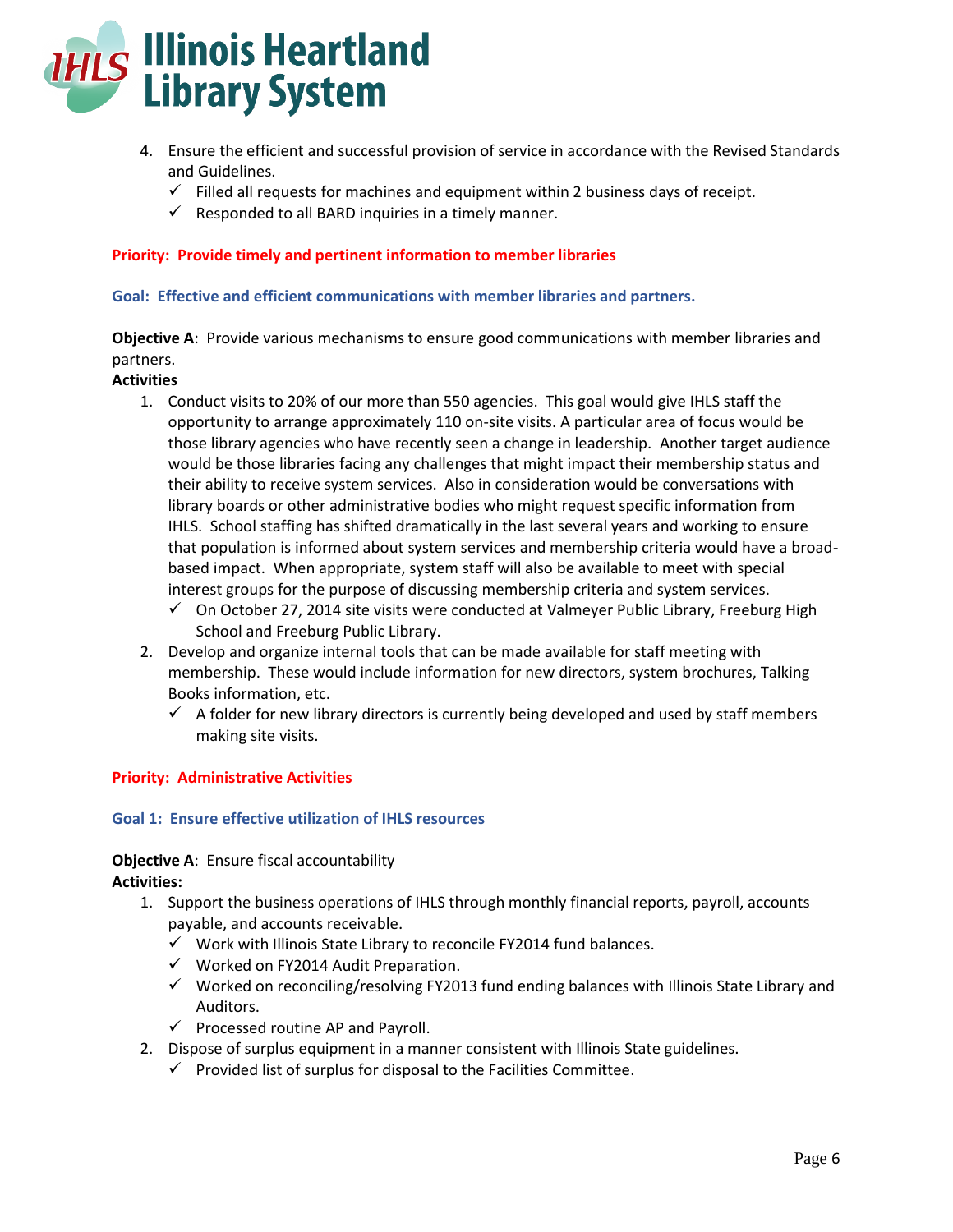

- 3. Maximize use of new accounting software to achieve improved financial record keeping.
	- $\checkmark$  Set up various fnancial reports.
	- $\checkmark$  Began entering FY2015 financial transactions initially entered in old system.
- 4. Maintain IT support for IHLS staff including support of videoconferencing and Adobe Connect, as well as computer and server support.
	- $\checkmark$  Much work has gone into the videoconferencing equipment this month. CMS has implemented new security measures and it caused many problems connecting our locations. Right now only the Olney location still has issues.
- 5. Continue to move services to our co-location facility in Champaign at the ICN POP site. All of the Polaris servers are located in the co-location site and other state-wide services such as Plinkit, DNS and other administrative websites will be moved there.
	- $\checkmark$  Continue to work with the multi-state collaborative on the migration of Plinkit sites to a different hosting platform.

**Objective B**: Employ qualified, professional, accountable staff. **Activities**

- 1. Recruit and employ qualified personnel of diverse backgrounds to carry out the mission and goals of IHLS. Increase the applicant pool by participating in local community events, college job fairs and advertising current openings with culturally diverse media and professional organizations.
	- $\checkmark$  Filled 3 part-time positions and two full-time positions.
	- $\checkmark$  Currently recruiting for 3 full-time and 2 part-time positions.
- 2. Continue development of the evaluation process and assign goals for 2015. Supervisors will have quarterly one-on-one meetings with employees to ensure each employee is on track with goals.
	- $\checkmark$  Managers have one on one second quarter meetings scheduled with employees
- 3. Implement an enhanced hiring process. Train managers/supervisors on interviewing techniques and tools. Create and implement employee orientation at all locations.
	- $\checkmark$  Created new on-boarding forms.
	- $\checkmark$  Developing an orientation eta 2/2015.
- 4. Provide training to staff in areas of management and content specific to their areas of responsibility. Develop a manager/supervisor 101 training to include employment law, employee relations, performance management and IHLS personnel code.
	- $\checkmark$  Supervisor/Manager training scheduled for 1/15/2015.
- 5. Seek and encourage participation in continuing education opportunities for staff as appropriate. Consider tuition reimbursement or enroll IHLS in Star program which enables employees to attend workshop or courses for one fee.
	- $\checkmark$  IT will create an email address for each department and purchase licenses for Lynda.com learning software.
	- $\checkmark$  Six employees attended ILA sessions, facilitated or was a speaker.
- 6. Provide all-staff training retreat focused on staff collaboration and customer service.
	- $\checkmark$  All employees received the newly created Safety Manual and completed Safety Training.